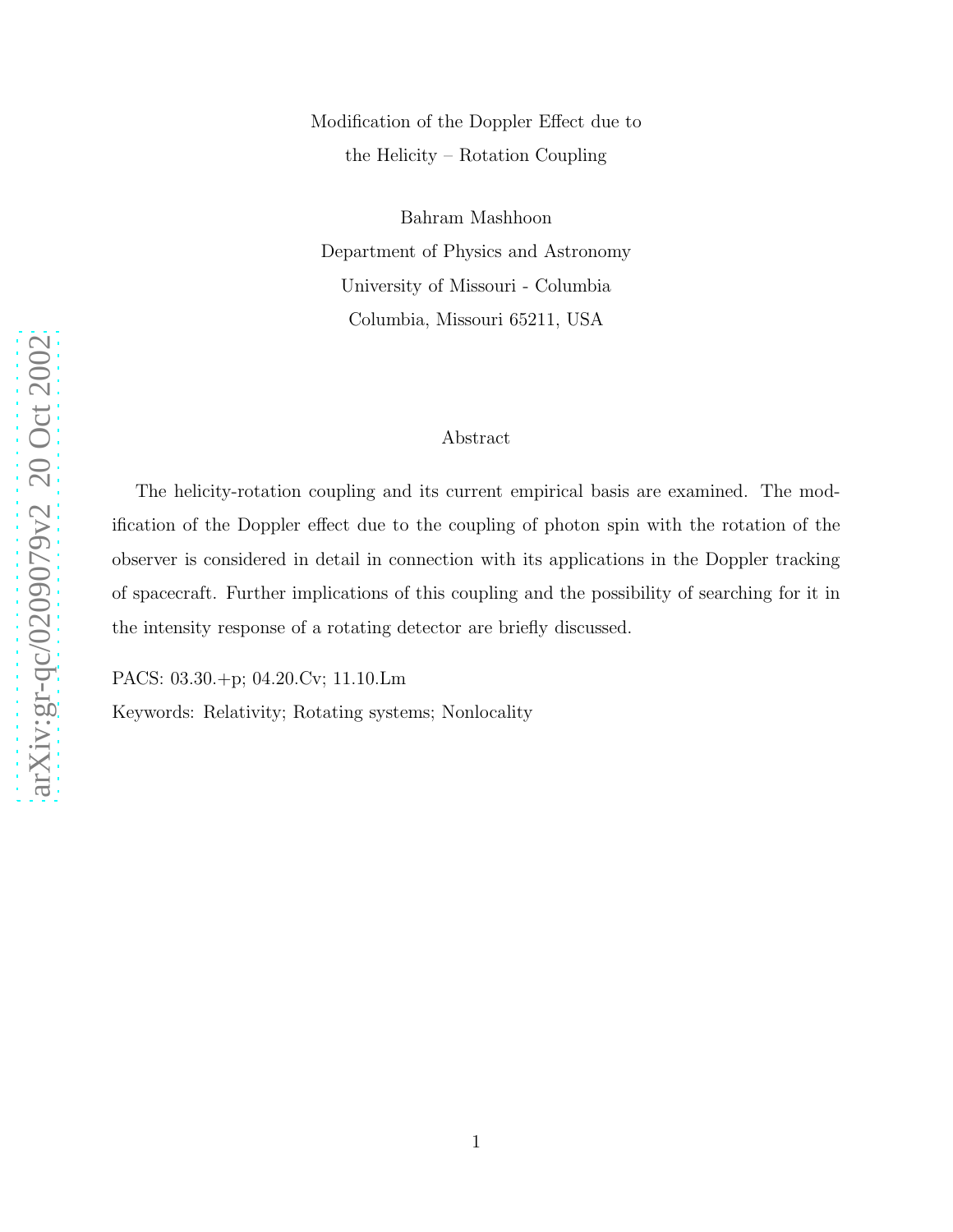#### 1. Introduction

The standard relativistic Doppler and aberration formulas can be derived from the invariance of the phase of the radiation under Lorentz transformations [1]. This phase is not in general an invariant, however, when the transformations connect noninertial frames of reference. In this case, the Doppler and aberration formulas need to be modified by terms that depend on the accelerations involved [2, 3]. These modifications are usually very small and disappear in the high-frequency limit; that is, the standard relativistic formulas are recovered in the ray limit  $\lambda/\mathcal{L} \to 0$ , where  $\lambda$  is the wavelength of the radiation and  $\mathcal{L}$  is the effective acceleration length associated with the observer or the measuring device that is used for observation. For instance,  $\mathcal{L} = c^2/a$  or  $c/\Omega$  for the translational acceleration a or the rotational frequency  $\Omega$  of the observer or the measuring device; to avoid this repetition, the term "observer" is henceforth employed in an extended sense to include any appropriate measuring device. The most significant effect of this type is due to the coupling between the helicity of the radiation and the rotation of the observer, since it reveals the inertia of intrinsic spin [4, 5].

Consider a global inertial frame with an ideal set of fundamental static inertial observers. According to these observers, a plane monochromatic electromagnetic wave has frequency  $\omega$ and wave vector k. We are interested in the reception of this wave by a noninertial observer that moves with velocity  $\mathbf{v}(t)$  and refers its observations to a local orthonormal spatial triad along its path that rotates with frequency  $\Omega(t)$  as measured by the fundamental observers with respect to their spatial axes. According to the noninertial observer, the frequency and wave vector of the electromagnetic wave are given in the eikonal approximation, i.e. for  $\omega >> \Omega$ , by

$$
\omega' = \gamma [(\omega - \hat{H} \cdot \Omega) - \mathbf{v} \cdot \mathbf{k}] \quad , \tag{1}
$$

$$
\mathbf{k}' = \mathbf{k} + \frac{1}{v^2} (\gamma - 1)(\mathbf{v} \cdot \mathbf{k}) \mathbf{v} - \frac{1}{c^2} \gamma (\omega - \hat{\mathbf{H}} \cdot \mathbf{\Omega}) \mathbf{v} , \qquad (2)
$$

where  $\hat{H} = \pm ck/\omega$  is the unit helicity vector of the wave. The upper (lower) sign in  $\hat{H}$  indicates that for the fundamental observers facing the arriving wave the electric and magnetic fields rotate with frequency  $\omega$  in the counterclockwise (clockwise) sense along the direction of propagation of the wave. That is,  $\mathbf{H} = \mathbf{k}$  implies that the beam is right circularly polar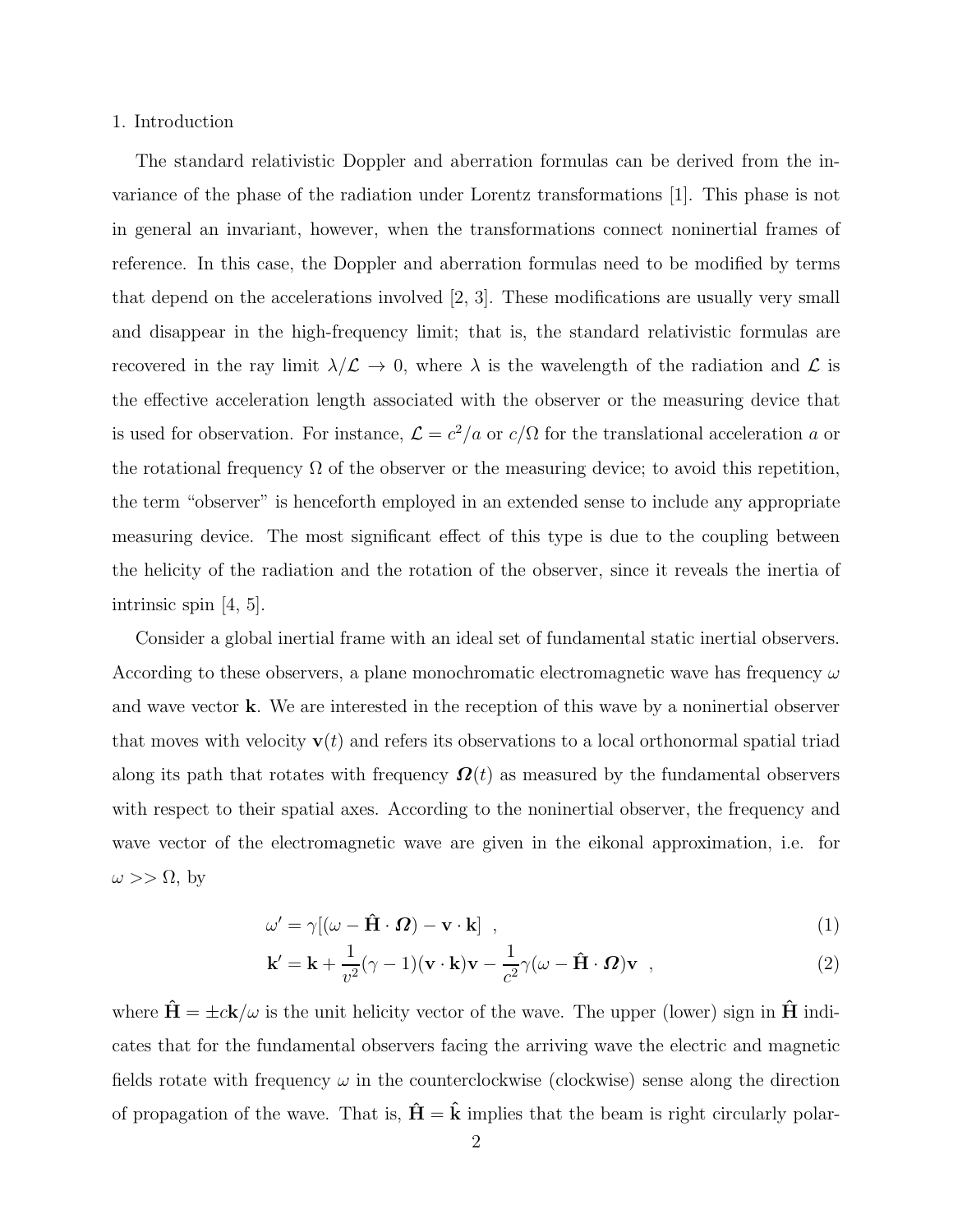ized (RCP) and has positive helicity, while  $\hat{\mathbf{H}} = -\hat{\mathbf{k}}$  implies that the beam is left circularly polarized (LCP) and has negative helicity. We assume that during the time (typically a few periods of the wave) that it takes to determine the frequency  $\omega'$  and wave vector  $\mathbf{k}'$ , v and  $\Omega$  are effectively constants, so that in this sense their variation over time can be considered adiabatic. Equations (1) and (2) represent the modified expressions for the Doppler effect and aberration for a rotating observer [3]. Various consequences of the modified equations for the aberration of polarized radiation and for interferometry with polarized radiation in a rotating frame of reference have been discussed in [3]. Therefore, the present Letter is devoted to the modified Doppler effect, as new observations are sensitive to the polarization dependence of the modified Doppler formula (1).

## 2. Modified Doppler effect

The Doppler effect is important in many branches of basic physics such as spectroscopy, astrophysics and cosmology; moreover, it has major practical applications in remote sensing and navigation. In particular, in connection with communication with artificial satellites (e.g., DSN, GPS), we note that circularly polarized radio beams are generally employed [6-9]. Ignoring the correction due to the helicity-rotation coupling in (1) and employing the standard (relativistic) Doppler formula would introduce an error in the velocity determination given by  $|\Delta v| \sim c\Omega/\omega$ . On the other hand, ignoring the helicity-rotation coupling in equation (2) would result in a *relative* error in the aberration angle of  $\sim \Omega/\omega$ . Let us note for the sake of reference that for the GPS radio waves with frequency  $\sim 1 \text{GHz}, \Omega_{\oplus}/\omega \sim 10^{-14}$ for the rotation of the Earth about its axis, while for a receiver rotating at  $\sim 10$  cps we have  $\Omega/\omega \sim 10^{-8}.$ 

To elucidate equation (1), we note that it consists of the time dilation effect represented by the Lorentz  $\gamma$ -factor, the linear (Galilean) Doppler effect and the helicity-rotation coupling effect. We concentrate on the last effect, which is clearly not as well known as the standard Doppler effect. To this end, imagine a rotating observer with its center of mass at rest at the origin of spatial coordinates in the global inertial reference frame. The observer refers its observations to axes that rotate with frequency  $\Omega$  about the *z*-axis, i.e.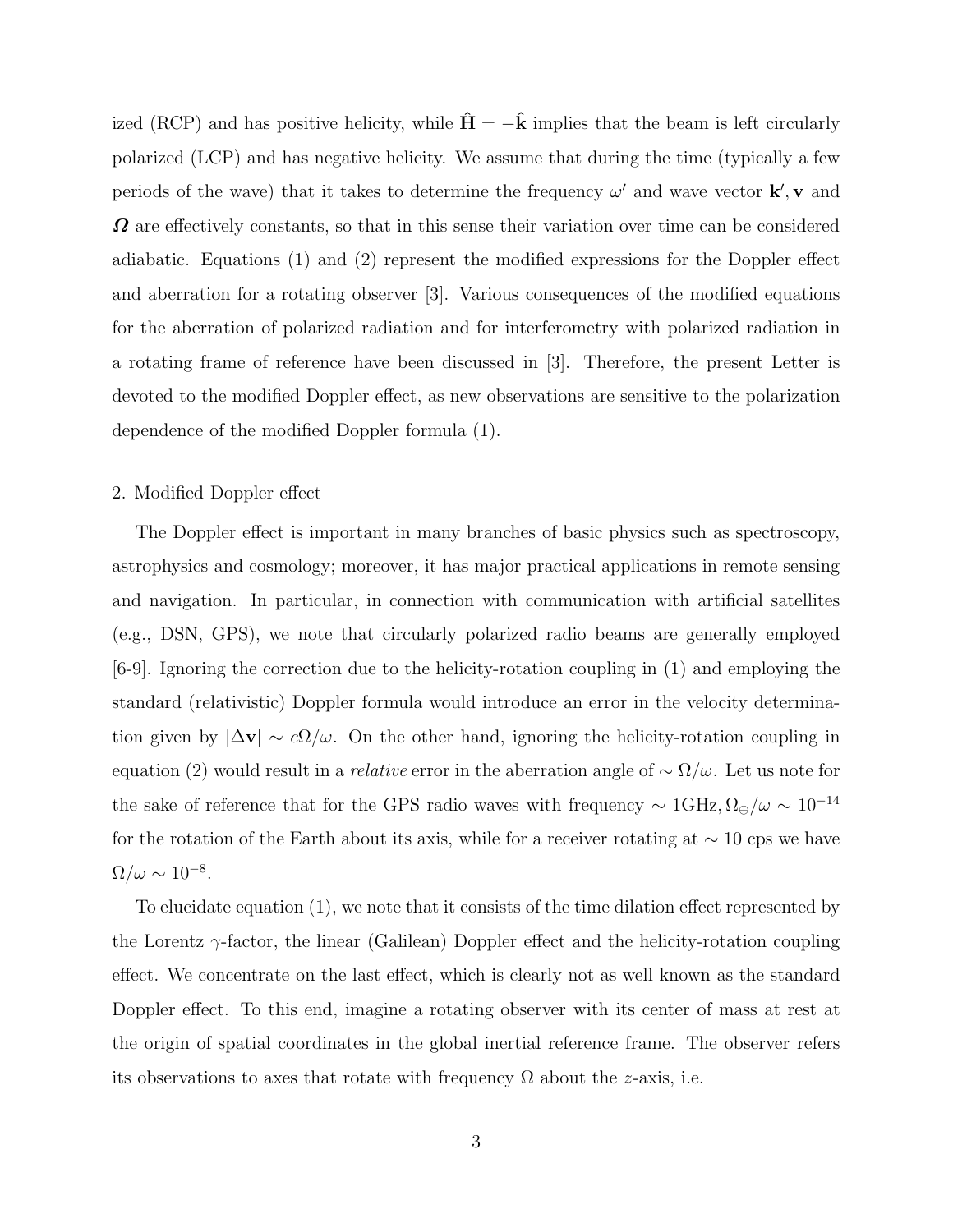$$
\hat{\mathbf{x}}' = \hat{\mathbf{x}} \, \cos \Omega t + \hat{\mathbf{y}} \, \sin \Omega t \quad , \tag{3}
$$

$$
\hat{\mathbf{y}}' = -\hat{\mathbf{x}} \sin \Omega t + \hat{\mathbf{y}} \cos \Omega t \quad , \tag{4}
$$

and  $\hat{z}' = \hat{z}$ . A plane monochromatic circularly polarized electromagnetic wave propagates in the inertial frame along a direction  $\hat{\mathbf{k}}$ , which may be chosen to be  $\hat{\mathbf{k}} = -\sin \theta \hat{\mathbf{y}} + \cos \theta \hat{\mathbf{z}}$ , where  $\theta$  is a polar angle, with no loss in generality. The electric field of the wave may be expressed as

$$
\mathbf{E}(t, \mathbf{r}) = \text{Re}[A(\hat{\mathbf{x}} \pm i\hat{\mathbf{n}}) e^{-i\omega(t-\hat{\mathbf{k}} \cdot \mathbf{r})}], \qquad (5)
$$

where A is a constant complex amplitude and  $\hat{\mathbf{n}} = \hat{\mathbf{k}} \times \hat{\mathbf{x}} = \cos \theta \hat{\mathbf{y}} + \sin \theta \hat{\mathbf{z}}$  is such that  $(\hat{\mathbf{x}}, \hat{\mathbf{n}}, \hat{\mathbf{k}})$  form an orthonormal triad. The corresponding magnetic field is given by  $\mathbf{B} = \hat{\mathbf{k}} \times \mathbf{E}$ ; therefore, in what follows we only need to deal with the electric part of the radiation field. The upper (lower) sign in equation (5) refers to positive (negative) helicity radiation. The components of the electric field as measured by the noninertial observer at  $\mathbf{r} = 0$  are

$$
\mathbf{E} \cdot \hat{\mathbf{x}}' = \text{Re}[A(\cos \Omega t \pm i \cos \theta \sin \Omega t)e^{-i\omega t}], \qquad (6)
$$

$$
\mathbf{E} \cdot \hat{\mathbf{y}}' = \text{Re}[\pm iA(\cos \theta \cos \Omega t \pm i \sin \Omega t)e^{-i\omega t}] \quad , \tag{7}
$$

$$
\mathbf{E} \cdot \hat{\mathbf{z}}' = \text{Re}(\pm iA\sin\theta \ e^{-i\omega t}) \tag{8}
$$

The Fourier analysis of equations (6) - (8) for  $t : -\infty \to \infty$  reveals their frequency content  $\omega' = \omega - m\Omega$ , where  $m = 0, \pm 1$ . The integer m has a simple physical interpretation here: The component of photon spin along the direction of rotation of the observer—taken to be the axis of quantization—is  $\hbar m$ ; that is,  $\hbar$ , 0 or  $-\hbar$ . The resulting three frequencies  $\omega - \Omega$ ,  $\omega$ and  $\omega + \Omega$  occur with different amplitudes that can be simply calculated from equations (6) - (8); for this purpose, we consider the complex field  $\mathbf{E}^c$ , where  $\mathbf{E} = \text{Re}(\mathbf{E}^c)$ . For an incident wave of definite helicity, the complex amplitudes  $\psi'$  of  $\omega - \Omega$  are  $\frac{1}{2}A(1 \pm \cos \theta)$  in equation (6) and  $\frac{1}{2}iA(1 \pm \cos \theta)$  in equation (7). Moreover, the complex amplitude of  $\omega$  is  $\pm iA\sin\theta$  in equation (8). Finally, the complex amplitudes of  $\omega + \Omega$  are  $\frac{1}{2}A(1 \mp \cos\theta)$  in equation (6) and  $-\frac{1}{2}$  $\frac{1}{2}iA(1 \mp \cos \theta)$  in equation (7). These results cannot be directly connected with the Doppler effect, since the standard Doppler formula assigns a single frequency to the rotating observer for a given frequency of incident radiation. The situation here is analogous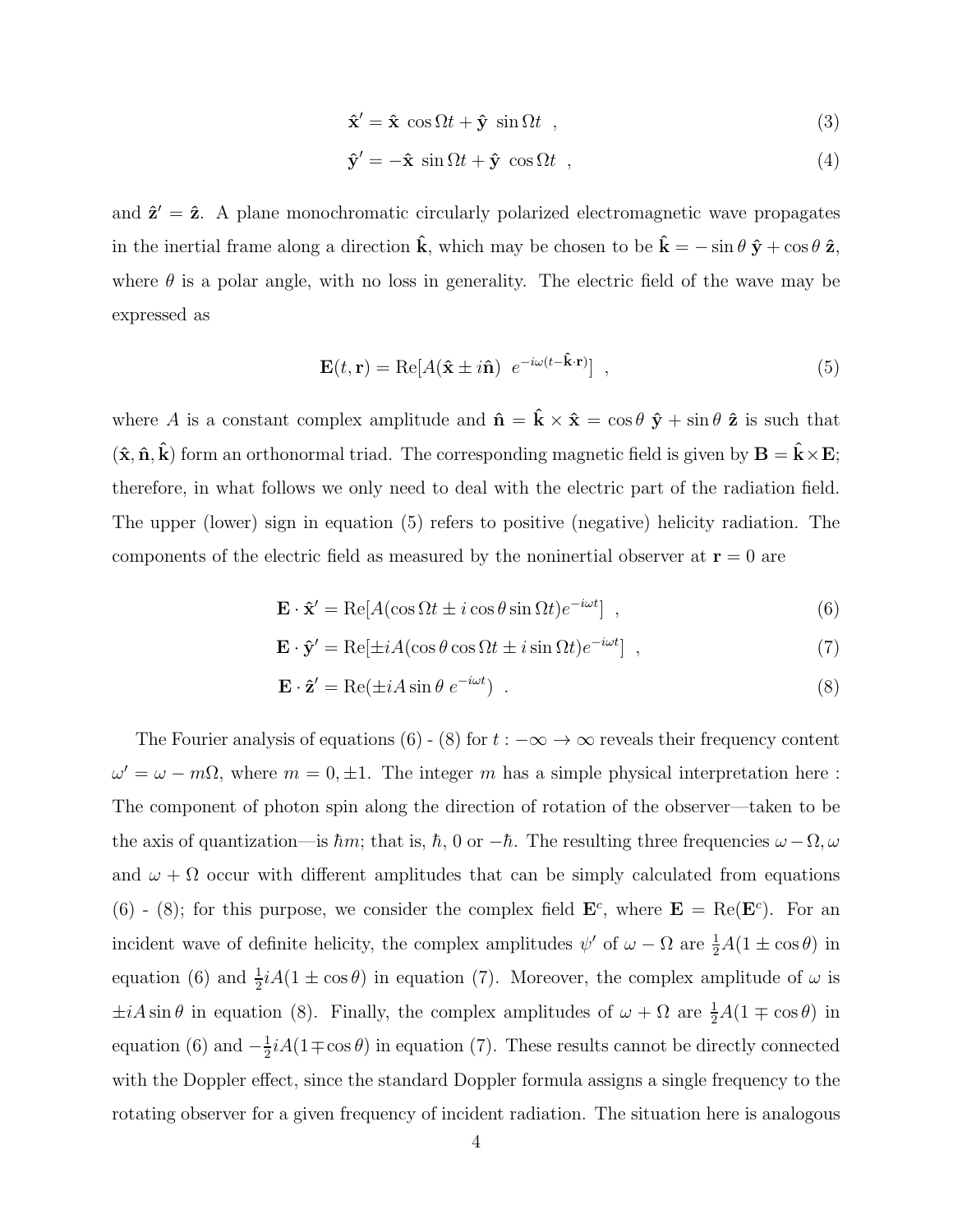to the semi-classical approximation in wave mechanics. To establish a connection with the Doppler formula in the eikonal approximation, we need to define an appropriate *average* frequency measured by the rotating observer. Following the wave-mechanical analogy, we let the average frequency be  $\langle \omega' \rangle = (\Sigma \omega' |\psi'|^2) / (\Sigma |\psi'|^2)$ , where the summations (containing five terms each) are over the three spatial components of the complex field and involve the five amplitudes mentioned above. A simple calculation shows that  $\Sigma |\psi'|^2 = 2|A|^2$  and  $\sum \omega' |\psi'|^2 = 2|A|^2(\omega \mp \Omega \cos \theta)$ , so that  $\langle \omega' \rangle = \omega - \hat{\mathbf{H}} \cdot \mathbf{\Omega}$ . This result will be proved directly using the eikonal approximation in section 3.

Let us note that for  $\theta = 0$ ,  $\mathbf{E} \cdot \hat{\mathbf{x}}' = \text{Re}[A \exp(-i\omega' t)], \mathbf{E} \cdot \hat{\mathbf{y}}' = \text{Re}[\pm iA \exp(-i\omega' t)]$  and  $\mathbf{E} \cdot \hat{\mathbf{z}}' = 0$ , where  $\omega' = \omega \mp \Omega$ . Intuitively, the noninertial observer perceives radiation of the same helicity but different frequency; that is, when the observer rotates in the same (opposite) sense as the electric and magnetic fields, these appear to rotate with frequency  $\omega - \Omega(\omega + \Omega)$ . The frequency measured by the noninertial observer is then  $\omega' = \omega - \hat{H} \cdot \Omega$ . We may express this result in terms of the photon energy as  $\mathcal{E}' = \mathcal{E} - \mathbf{S} \cdot \mathbf{\Omega}$ , where  $\mathbf{S} = \hbar \hat{\mathbf{H}}$ is the photon spin. This interpretation in terms of helicity-rotation coupling can be checked for  $\theta = \pi$ , since it follows from equations (6) - (8) that  $\omega' = \omega \pm \Omega$ . These results, for the case that the axis of rotation corresponds to the direction of wave propagation, are supported by observational data in the radio, microwave and optical domains. It is interesting to present this evidence in some detail.

In the case of radio waves, direct observational evidence for the helicity-rotation coupling exists in terms of the GPS phase wrap-up [8]. According to [8], the helicity-rotation coupling effect ("phase wrap-up") has been measured for GPS signal of frequency ∼ 1GHz with a receiver antenna rotating at a frequency of 8 cps. For microwaves, a certain rotational frequency shift that depends on the helicity of the microwave radiation was first discovered by Allen [10], who extended the work of Beth [11, 12]. The angular momentum carried by circularly polarized light was first directly measured by Beth [11, 12] and subsequently by a number of investigators [10]. Allen performed experiments using a thin half-wave conducting dipole that was suspended transversely in a dominant-mode circular waveguide. The torque exerted by the circularly polarized microwaves on the dipole could set it into continuous rotation reaching a terminal uniform rate of 20 cps. Allen [10] then discovered that circularly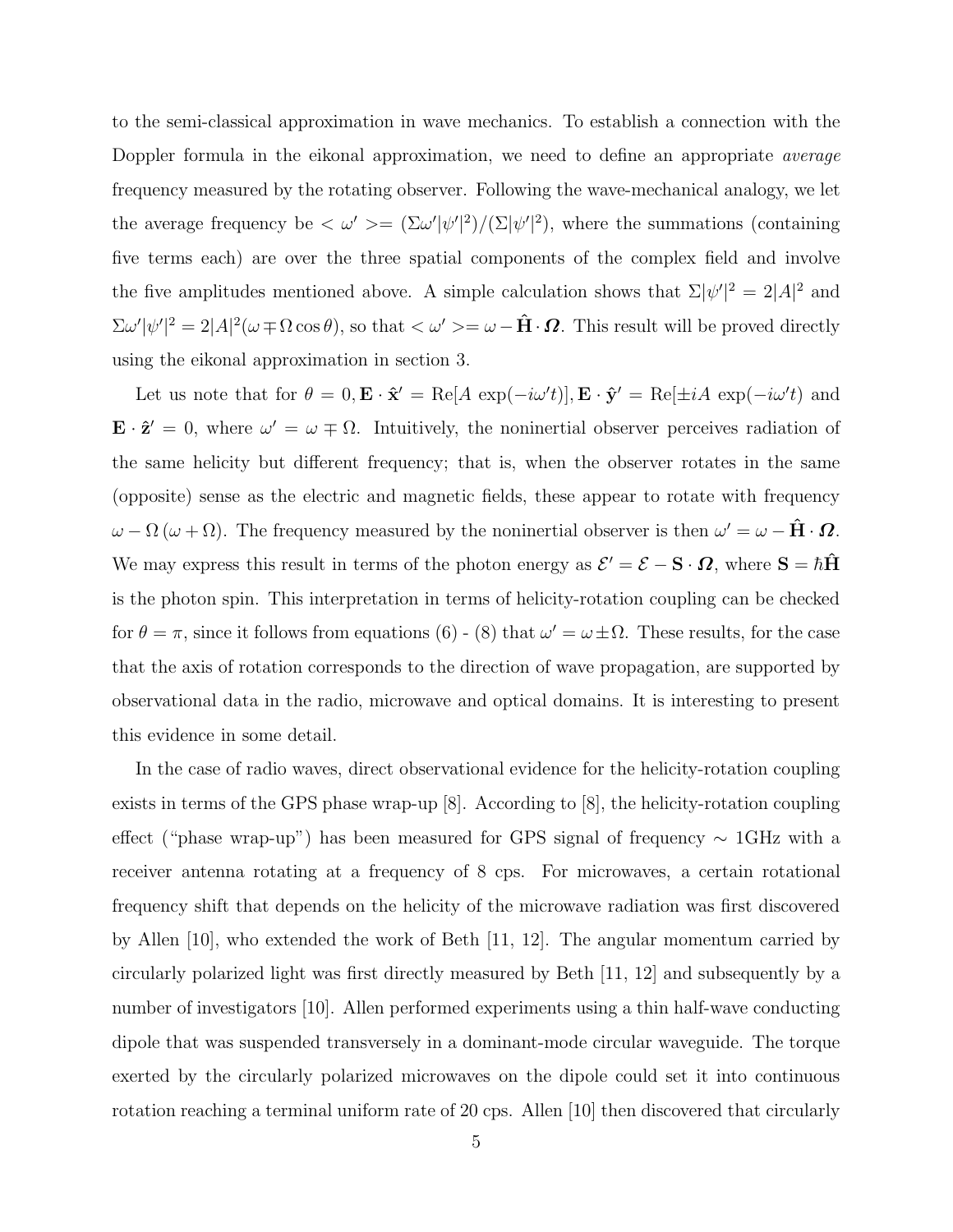polarized radiation passing through such a rotating helicity flipper emerges with its frequency shifted by twice the rotation frequency of the helicity flipper. This general phenomenon is a consequence of the helicity-rotation coupling [13] and can be simply explained as follows: For RCP radiation of frequency  $\omega_{\rm in}$  incident normally on a uniformly rotating helicity flipper (e.g., a half-wave plate in the optical case), the frequency as measured in the flipper is constant and is given by  $\omega' = \omega_{\rm in} - \Omega$ . The emerging radiation of frequency  $\omega_{\rm out}$  is LCP and its relation with  $\omega'$  is  $\omega' = \omega_{\text{out}} + \Omega$ . Therefore,  $\omega_{\text{out}} - \omega_{\text{in}} = -2\Omega$ , so that the down-shift in frequency is twice the rotation frequency of the flipper. A similar analysis leads to an up-shift in the case of LCP $\rightarrow$  RCP. Allen [10] pointed out that these frequency shifts are analogous to the spectral shifts associated with the rotational Raman effect in the case of linear molecules. This analogy was further studied by Newburgh and Borgiotti [14] who investigated the reflection of microwave radiation from rotating short wires.

In the optical domain, the up/down frequency shifter based on the helicity-rotation coupling has been used in heterodyne interferometry by Crane [15] and further explored by a number of investigators [16-20]. Garetz and Arnold [21] demonstrated the frequency shift experimentally and discussed rotation-induced optical activity. Later, Garetz [22] discussed further applications such as the measurement of rotational motion of small particles. The connection between the helicity-rotation frequency shift and the Pancharatnam and Berry phases has been explored by Simon, Kimble and Sudarshan [23], Bretenaker and Le Floch [24] and Bhandari [25]. The change in the energy of photons passing through rotating anisotropic elements has been investigated in detail via simple experiments by Bagini et al. [26] and further elucidated theoretically by Pippard [27].

#### 3. Oblique incidence

Let us now return to equations  $(6)$  -  $(8)$  and consider the case of oblique incidence. It is instructive to treat the case of normal incidence first. For  $\theta = \pi/2$ , we find  $\mathbf{E} \cdot \hat{\mathbf{x}}' =$  $\text{Re}[A\cos\Omega t \, \exp(-i\omega t)], \mathbf{E} \cdot \hat{\mathbf{y}}' = \text{Re}[-A\sin\Omega t \, \exp(-i\omega t)]$  and  $\mathbf{E} \cdot \hat{\mathbf{z}}' = \text{Re}[\pm iA \, \exp(-i\omega t)],$ so that only the last term of frequency  $\omega$  changes sign when we change from RCP to LCP radiation, while the first two terms contain frequencies  $\omega-\Omega$  and  $\omega+\Omega$  in the rotating frame. It follows from the wave-mechanical analogy in section 2 that on the average  $\langle \omega' \rangle = \omega$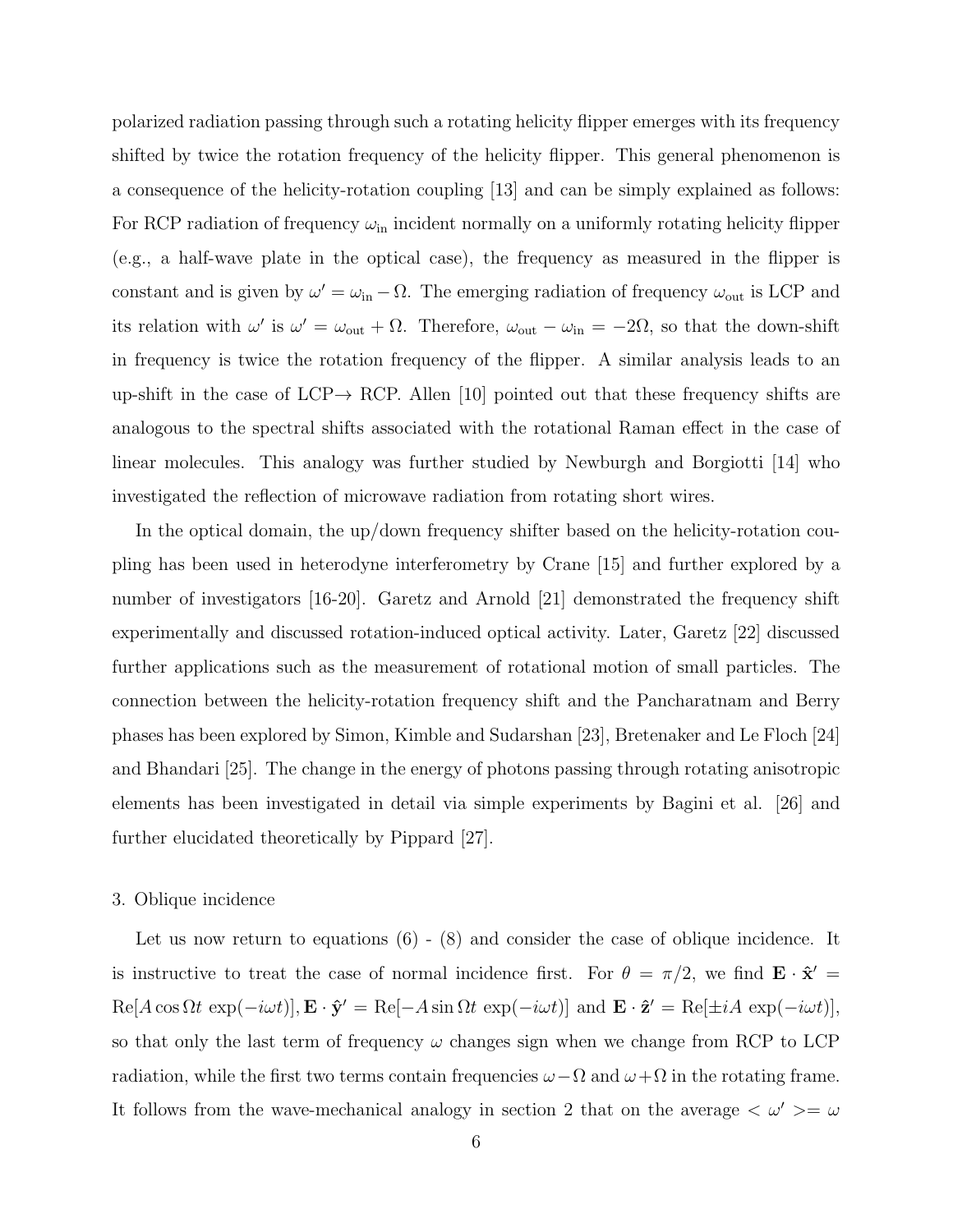in this case, a result that is expected to hold in the eikonal approximation. To develop such an approximation scheme, it turns out that we must discuss the time it would take for the noninertial observer to perform measurements. This circumstance follows from the basic assumption that is employed in the special theory of relativity in order to extend the physics of Lorentz invariance to all accelerated observers : A noninertial observer is at each instant of time equivalent to an otherwise identical momentarily comoving *inertial* observer. This hypothesis of locality is exact if physical phenomena could all be expressed in terms of pointlike coincidences of classical particles and electromagnetic rays of radiation. Indeed, the hypothesis of locality originates from Newtonian mechanics, where the noninertial observer and the instantaneously comoving inertial observer share the same state (i.e., position and velocity) and are therefore equivalent. Hence, the description of accelerated frames of reference in Newtonian mechanics does not require the introduction of any new physical hypothesis. However, such a hypothesis is needed in the presence of classical wave phenomena that have intrinsic scales of length  $(\lambda)$  and time  $(\omega^{-1})$ . The point is that a noninertial observer is endowed with an invariant timescale given by the acceleration time  $\mathcal{L}/c$ . To measure wave properties, at least a few periods of the wave must be observed. If the time required for such an elementary measurement is negligibly small compared to  $\mathcal{L}/c$ , then the noninertial observer is in effect momentarily inertial. Connecting this local inertial frame of the observer with the global background inertial frame, we can then derive the standard Doppler and aberration formulas based on phase invariance. This would correspond in the case under consideration to the eikonal *limit*  $\Omega/\omega \to 0$  and  $\Omega t \to 0$ , where we have assumed, without any loss in generality, that the measurement of wave properties by the rotating observer begins at  $t = 0$ . However, to derive the helicity-rotation coupling in equation (1), we need to assume that  $\omega^{-1} \ll t \ll \Omega^{-1}$ . This intermediate regime in the measurement process corresponds to the intermediate character of equation (1); that is, for almost instantaneous observation, the result can only be consistent with the ray limit  $\lambda/\mathcal{L} \to 0$  of equation (1), which is the standard relativistic Doppler formula, while for observation over a very long time interval  $(t >> \Omega^{-1}$  and  $t >> \omega^{-1}$  the result follows from the Fourier analysis of the measured field,  $\omega' = \gamma(\omega - M\Omega)$ , where  $M = 0, \pm 1, \pm 2,...$  involves the total (orbital plus spin) angular momentum of the radiation field. That is, the hypothesis of locality is applied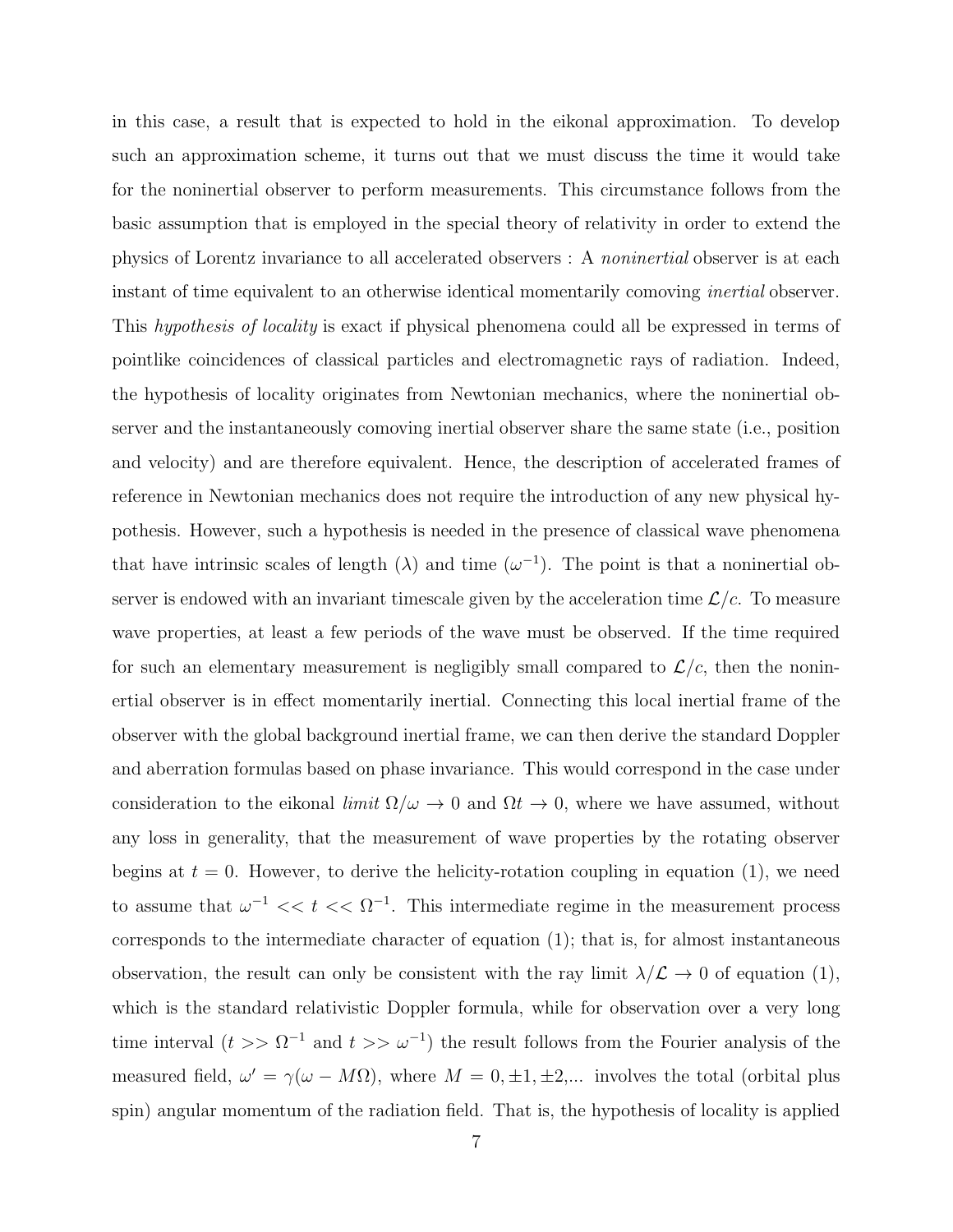by the noninertial observer to the pointwise measurement of the electromagnetic field; then, the result is subjected to the nonlocal process of Fourier analysis in the stationary reference system of the uniformly rotating observer [28, 29].

To measure the frequency of a helicity component in the eikonal approximation, the noninertial observer needs the record of field measurements for at least a few periods of the wave, i.e.  $t \sim 2\pi n/\omega$  for  $n \ge 1$ . For high frequency waves with  $\omega >> \Omega$ , the effective rotation frequency of the field about the direction of propagation of a wave of definite helicity is in this case essentially  $\omega$  as measured in the rotating frame over a timescale t such that  $\Omega t << 1$ . This result follows from expanding the cosine and sine functions in the expressions for  $\mathbf{E} \cdot \hat{\mathbf{x}}'$ and  $\mathbf{E} \cdot \hat{\mathbf{y}}'$ , respectively, in powers of  $\Omega t$  and keeping the lowest-order terms. We note that  $\omega' = \omega$  is consistent with the fact that  $\mathbf{k} \cdot \mathbf{\Omega} = 0$  in this case and hence the helicity-rotation coupling vanishes.

For an arbitrary angle of incidence  $\theta$ , one may decompose  $\Omega$  into a component of magnitude  $\Omega$  cos  $\theta$  parallel to the wave vector **k** and a component of magnitude  $\Omega$  sin  $\theta$  perpendicular to k. Based on what has been discussed, we only expect a frequency change due to the parallel component, i.e.  $\omega' = \omega \mp \Omega \cos \theta$ . To make this heuristic argument more precise, we note that equation (5) is still valid in the rotating frame, where the triad  $(\hat{\mathbf{x}}, \hat{\mathbf{n}}, \hat{\mathbf{k}})$  now refers to the rotating axes, i.e.

$$
\hat{\mathbf{x}} = \cos \Omega t \; \hat{\mathbf{x}}' - \sin \Omega t \; \hat{\mathbf{y}}' \quad , \tag{9}
$$

$$
\hat{\mathbf{n}} = \cos \theta \left( \sin \Omega t \; \hat{\mathbf{x}}' + \cos \Omega t \; \hat{\mathbf{y}}' \right) + \sin \theta \; \hat{\mathbf{z}}' \quad , \tag{10}
$$

$$
\hat{\mathbf{k}} = -\sin\theta \left( \sin\Omega t \ \hat{\mathbf{x}}' + \cos\Omega t \ \hat{\mathbf{y}}' \right) + \cos\theta \ \hat{\mathbf{z}}' \tag{11}
$$

Since the observer axes rotate with frequency  $\Omega$ , vectors that are fixed in the inertial frame precess in the opposite sense with respect to the noninertial observer. It is therefore necessary to define a new polarization basis  $(\xi, \nu)$  that remains "fixed" in the rotating frame as much as possible. In this way, much of the temporal evolution of the original basis with respect to the observer axes  $(\hat{\mathbf{x}}', \hat{\mathbf{y}}', \hat{\mathbf{z}}')$  is transferred to the phase of wave. That is, the orthonormal triad  $(\xi, \nu, \hat{k})$  is related to  $(\hat{x}, \hat{n}, \hat{k})$  by a rotation of angle  $\phi$  about the direction of wave propagation,

$$
\boldsymbol{\xi} = \cos\phi \; \hat{\mathbf{x}} + \sin\phi \; \hat{\mathbf{n}} \quad , \tag{12}
$$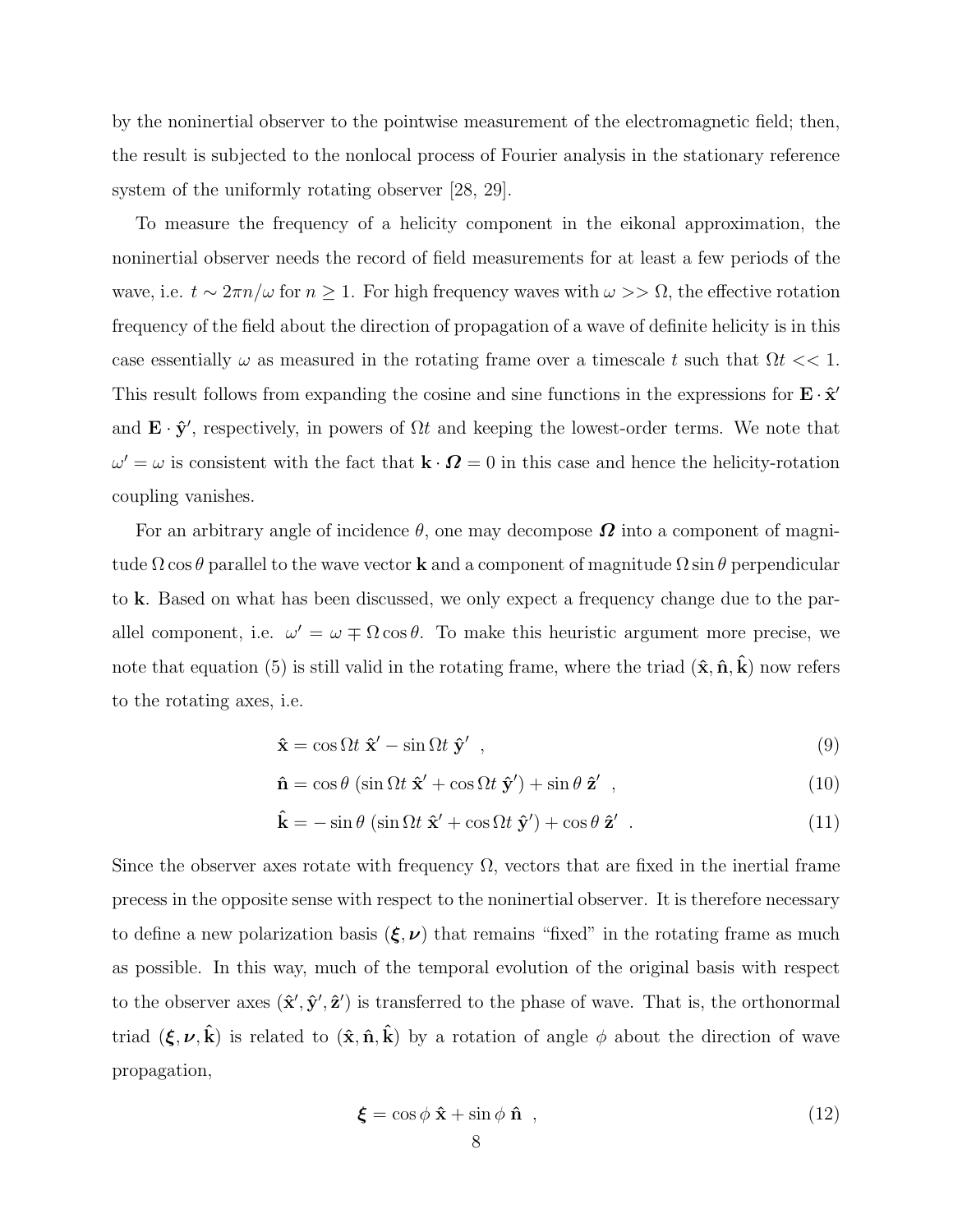$$
\nu = -\sin\phi \hat{\mathbf{x}} + \cos\phi \hat{\mathbf{n}} \tag{13}
$$

such that  $\hat{\mathbf{x}} \pm i\hat{\mathbf{n}} = (\boldsymbol{\xi} \pm i\nu) \exp(\pm i\phi)$  and  $\phi = 0$  at  $t = 0$ . Combining equations (9) - (11) and  $(12) - (13)$ , we find by inspection that

$$
\sin \phi = \frac{1}{D} \cos \theta \sin \Omega t \quad , \quad \cos \phi = \frac{1}{D} \cos \Omega t \quad , \tag{14}
$$

where  $D > 0$  is given by

$$
D^2 = \cos^2 \theta + \sin^2 \theta \cos^2 \Omega t \tag{15}
$$

Let us note that relations (14) for  $\phi$  reduce to  $\phi = \Omega t$  for  $\theta = 0, \phi = -\Omega t$  for  $\theta = \pi$  and  $\phi = 0$  for  $\theta = \pi/2$ , as expected. According to the noninertial observer, the electric field

$$
\mathbf{E}(t, \mathbf{0}) = \text{Re}[A(\boldsymbol{\xi} \pm i\nu)e^{-i\omega t \pm i\phi}] \tag{16}
$$

represents a circularly polarized wave with a new phase  $\Phi = -\omega t \pm \phi$ . The frequency of the wave is given in the eikonal approximation by  $-\partial\Phi/\partial t = \omega \mp \partial\phi/\partial t$ , where  $\partial\phi/\partial t =$  $D^{-2}\Omega \cos\theta$  by equations (14) - (15). The measurement of the frequency would require observation of at least a few oscillations of the wave. Over such a length of time  $t$ , starting from  $t = 0$ , we have  $\epsilon = \Omega t \ll 1$  since  $\omega >> \Omega$ . It follows from equation (15) that  $D^{-2} = 1 + \epsilon^2 \sin^2 \theta + O(\epsilon^4)$ . Therefore,  $\omega' = \omega \mp \Omega \cos \theta = \omega - \hat{H} \cdot \Omega$  in the eikonal approximation under consideration here.

Our discussion has been based on beams of radiation that are initially circularly polarized. However, we could have started with an incident linearly polarized beam that may be considered a coherent superposition of positive and negative helicity waves. Our result that for these states  $\omega' = \omega \mp \Omega \cos \theta$  is equivalent to the intuitive expectation that from the viewpoint of the rotating observer, the direction of linear polarization—fixed in the inertial frame—must precess in the opposite sense [13].

More generally, for an electromagnetic radiation field received by an observer rotating uniformly with frequency  $\Omega$  about the z-axis on a circle of radius r, the Fourier analysis of the measured field implies that  $\omega' = \gamma(\omega - M\Omega)$ , where  $M = 0, \pm 1, \pm 2, ...$  is the multipole parameter such that  $\hbar M$  is the total angular momentum of the field along the z-axis. In the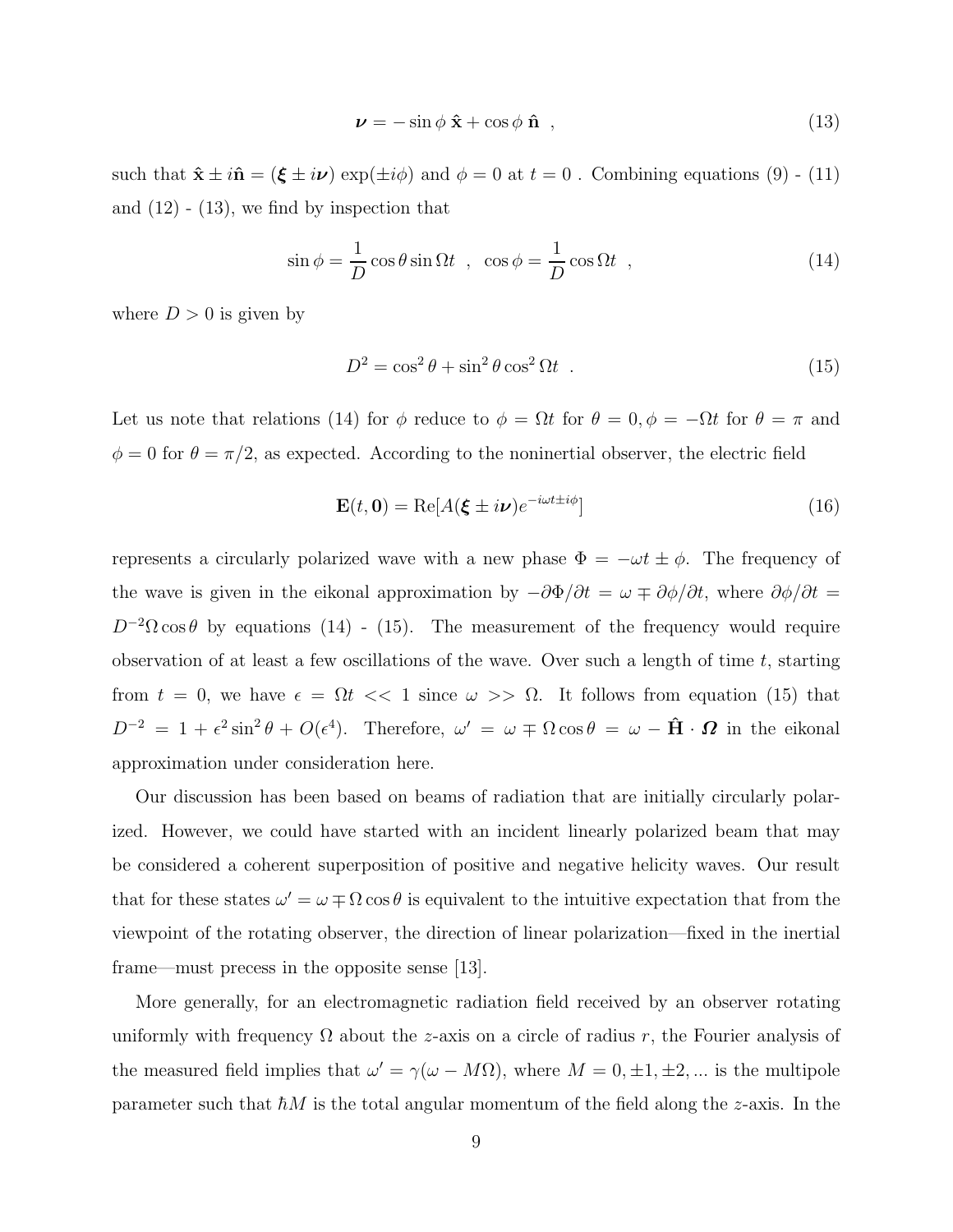eikonal approximation  $\omega >> \Omega$ ,  $\hbar \omega' \approx \gamma(\hbar \omega - \mathbf{J} \cdot \mathbf{\Omega})$ , where the total angular momentum  $\mathbf{J}$ is a sum of orbital plus spin contributions, i.e.  $J = L + S$ . Thus with  $L = r \times p$ ,  $p = \hbar k$ and  $\mathbf{v} = \mathbf{\Omega} \times \mathbf{r}$ , we find that  $\omega' \approx \gamma(\omega - \mathbf{v} \cdot \mathbf{k}) - \gamma \hat{\mathbf{H}} \cdot \mathbf{\Omega}$ ; in this way, we recover the Doppler effect together with the spin-rotation coupling [28, 29]. Neglecting time dilation, the relation  $\omega' = \omega - M\Omega$  has recently received experimental confirmation in the work of Courtial et al. [30, 31], who demonstrated that M is the *total* angular momentum parameter [31]. Further interesting discussions of this issue are contained in [32, 33].

## 3. Doppler tracking of spacecraft

Circularly polarized radio beams are routinely employed in Doppler tracking of spacecraft [7, 8]. The helicity-rotation coupling must be taken into account whenever rotating emitters and/or receivers are involved. As an example, let us consider an emitter of velocity  $v_1$  and rotation frequency  $\mathbf{\Omega}_1$  sending a signal of definite helicity to a receiver of velocity  $\mathbf{v}_2$  and rotation frequency  $\Omega_2$ . We neglect plasma effects and assume that gravity is turned off. The emitter and receiver are then isolated systems that move in a global inertial frame. Let  $P$  be a point along the beam and consider an inertial observer at rest at P in the inertial frame. Then the modified Doppler formula connecting the frequency  $\omega_1$ , measured by a noninertial observer comoving with the emitter, with  $\omega$  measured at P is

$$
\omega_1 = \gamma_1 (1 - \beta_1 \cdot \hat{\mathbf{k}}) \omega \mp \gamma_1 \hat{\mathbf{k}} \cdot \Omega_1 \quad . \tag{17}
$$

Similarly, the modified Doppler formula connecting  $\omega$  with the frequency of the wave  $\omega_2$ measured by a noninertial observer comoving with the receiver is

$$
\omega_2 = \gamma_2 (1 - \beta_2 \cdot \hat{\mathbf{k}}) \omega \mp \gamma_2 \hat{\mathbf{k}} \cdot \Omega_2 \quad . \tag{18}
$$

Combining equations (17) and (18) so as to eliminate  $\omega$ , we find

$$
\frac{\sqrt{1-\beta_1^2}\,\omega_1 \pm \hat{\mathbf{k}} \cdot \boldsymbol{\Omega}_1}{\sqrt{1-\beta_2^2}\,\omega_2 \pm \hat{\mathbf{k}} \cdot \boldsymbol{\Omega}_2} = \frac{1-\boldsymbol{\beta}_1 \cdot \hat{\mathbf{k}}}{1-\boldsymbol{\beta}_2 \cdot \hat{\mathbf{k}}} \tag{19}
$$

In equations (17) - (19),  $\beta = v/c$  and the upper (lower) sign refers to positive (negative) helicity radiation; moreover, all plasma and gravity effects are neglected.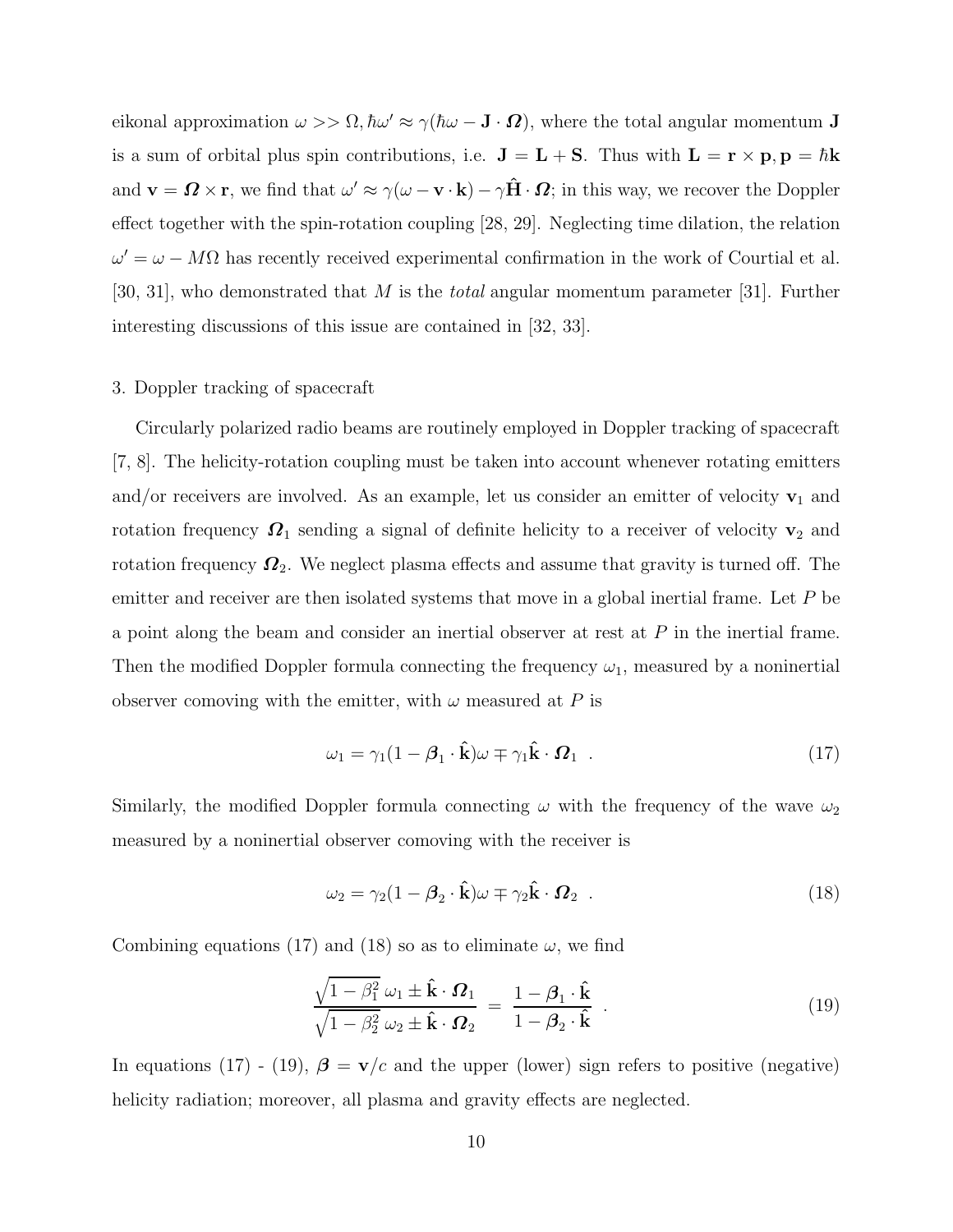The influence of gravitation on the propagation of electromagnetic rays has been extensively studied (see [34] and the reference cited therein); therefore, we limit our considerations here to wave effects associated with the helicity of the radiation. One can show that helicity is in general conserved for radiation propagating in vacuum in a gravitational field; moreover, positive helicity radiation is scattered differently than negative helicity radiation due to the coupling of the helicity with the gravitomagnetic field [35, 36]. This coupling, which can lead to differential deflection of polarized radiation, is the gravitational analog of the helicity-rotation coupling and can be estimated via the gravitational Larmor theorem [37]. For instance, for an emitter fixed on a rotating gravitational source (such as the Earth) with angular momentum **J** and rotation frequency  $\Omega$ , the effective frequency of rotation in the helicity-rotation coupling becomes  $\mathbf{\Omega} - \mathbf{\Omega}_{\text{P}}$  in the linear approximation of general relativity, where

$$
\boldsymbol{\Omega}_{\rm P} = \frac{GJ}{c^2 r^3} [3(\hat{\mathbf{J}} \cdot \hat{\mathbf{r}}) \hat{\mathbf{r}} - \hat{\mathbf{J}}] \tag{20}
$$

is the precession frequency of a local gyroscope in the gravitomagnetic field of the source. In all cases of interest within the solar system, the helicity-gravitomagnetic field coupling is at most about a million times smaller than the helicity-rotation coupling.

#### 5. Discussion

For an observer rotating uniformly with frequency  $\Omega$ , an incident electromagnetic wave of frequency  $\omega$  is expected to have a spectrum of frequencies  $\omega' = \gamma(\omega - M\Omega)$  with  $M =$  $0, \pm 1, \pm 2, \dots$  In the eikonal approximation,  $\omega'$  may be written in the form of equation (1). For radiation propagating along the direction of rotation of the observer, the exact result is  $\omega' = \gamma(\omega \mp \Omega)$  depending on the helicity of the incident radiation. Thus the rotation of the observer affects the phase of the wave, but not its amplitude. This is consistent with all of the observational data discussed thus far; that is, the helicity amplitudes are independent of the rotation of the observer.

These results follow from the analysis of the electromagnetic field as measured pointwise by the rotating observer. This standard theory, based on the hypothesis of locality, thus contains the theoretical conclusion that—under certain circumstances that have not been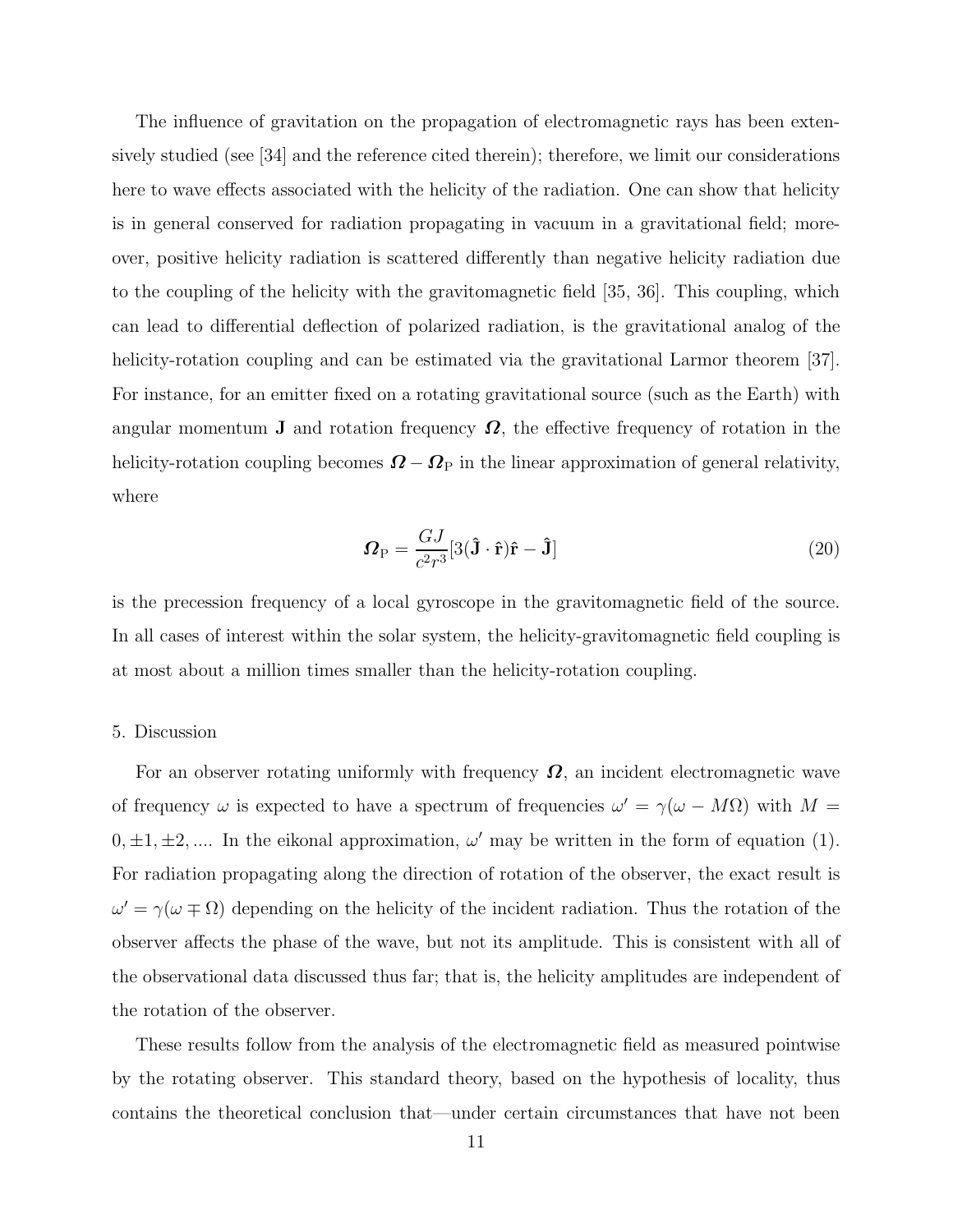accessible experimentally thus far  $-\omega' = 0$ , so that the electromagnetic field would stand completely still as measured by the rotating observers. For instance, this would be the case if the observers rotate with frequency  $\Omega = \omega$  in the positive sense about the direction of propagation of a plane RCP wave of frequency  $\omega$ . Thus by a mere rotation an electromagnetic wave could be made to stand completely still with respect to the rotating observers; in fact, there is no observational evidence at present in favor of the occurrence of such a phenomenon. This situation is analogous to the status of the pre-relativistic Doppler formula : For an observer moving with  $v \ll c$ , it was in reasonable agreement with observation, but for  $v = c$ , which was not accessible to observation,  $\omega'$  could vanish. The theory of relativity avoids this conclusion, since a particle with nonzero mass is forbidden from ever reaching the speed of light.

The theory of relativity thus expressly prohibits  $\omega' = 0$  for inertial observers in Minkowski spacetime and in the eikonal *limit* of ray propagation for arbitrary accelerated observers in a gravitational field. To generalize this aspect of the standard theory, a nonlocal theory of accelerated systems has been developed [38-40] that goes beyond the hypothesis of locality and is consistent with all observational data available to date. The nonlocal theory takes the past history of a noninertial observer into account and is based on the assumption that a radiation field can never stand completely still with respect to any observer; therefore, it is very important to subject this theory to direct experimental tests. In this theory,  $\omega' = \gamma(\omega - \gamma)$ M $\Omega$ ) as before except for the case of "resonance" at  $\omega = M\Omega$ , where the electromagnetic field is no longer constant in time but exhibits resonance-type behavior. Moreover, as a direct consequence of nonlocality, the helicity-rotation coupling is also reflected in the helicity amplitudes. For instance, for circularly polarized radiation of frequency  $\omega >> \Omega$  propagating along the axis of rotation of the observer, the measured amplitude of the wave corresponding to the fields rotating in the same (opposite) sense as the observer is enhanced (diminished) by a factor of  $1+\Omega/\omega(1-\Omega/\omega)$ . Thus the predicted relative change in the intensity response is  $2\Omega/\omega \approx 2 \times 10^{-8}$  for the GPS phase wrap-up experiment reported in [8], while for the microwave experiment of Allen [10],  $2\Omega/\omega \approx 4 \times 10^{-9}$ . In the optical regime,  $2\Omega/\omega$  would be even much smaller, as expected. It would be very interesting to test this prediction of the nonlocal theory using a fast spinning radio receiver by searching for the coupling of helicity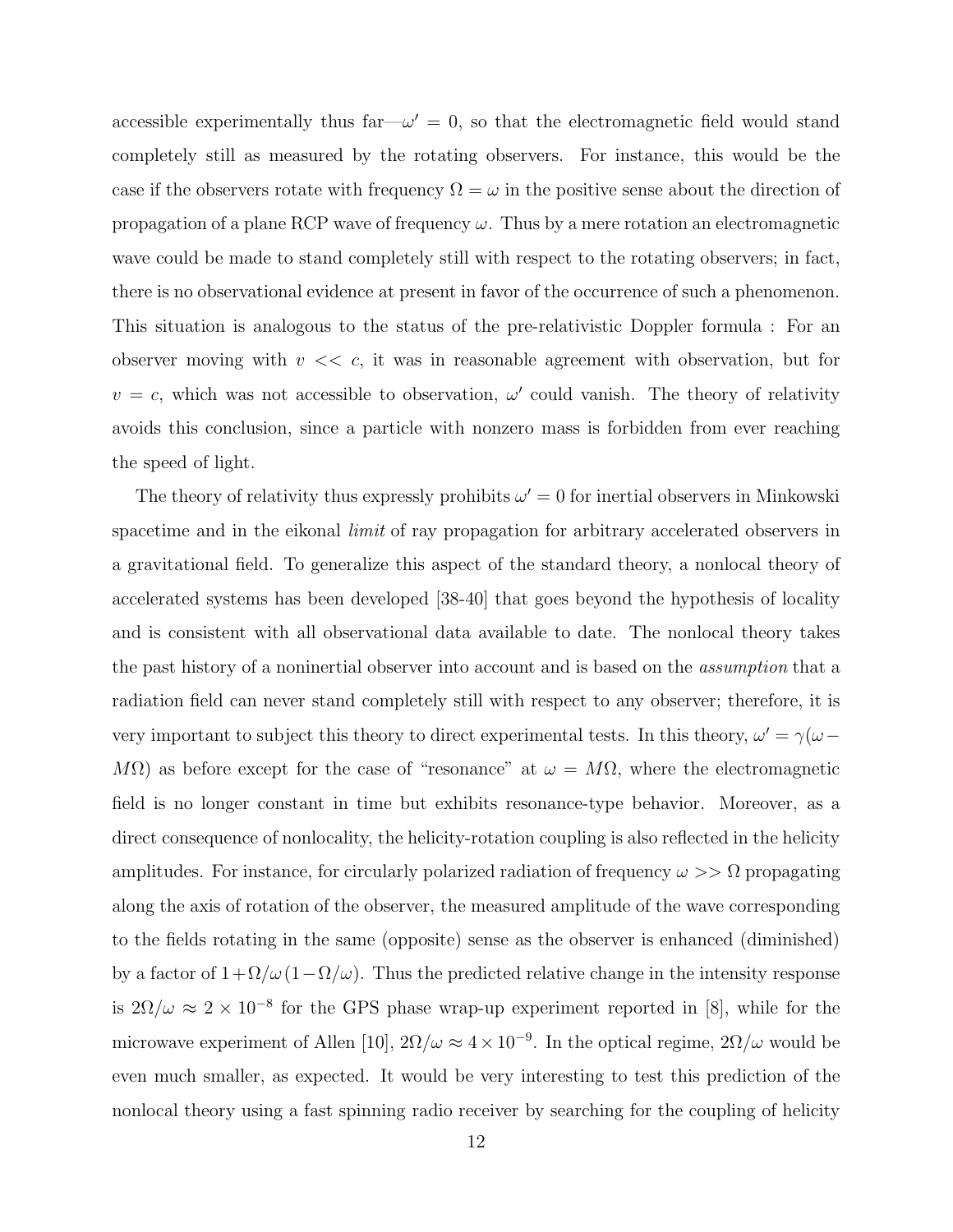with rotation in the intensity response of the receiver.

# Acknowledgments

I am grateful to John D. Anderson and Neil Ashby for helpful correspondence. Thanks are also due to Sergei Kopeikin for interesting discussions.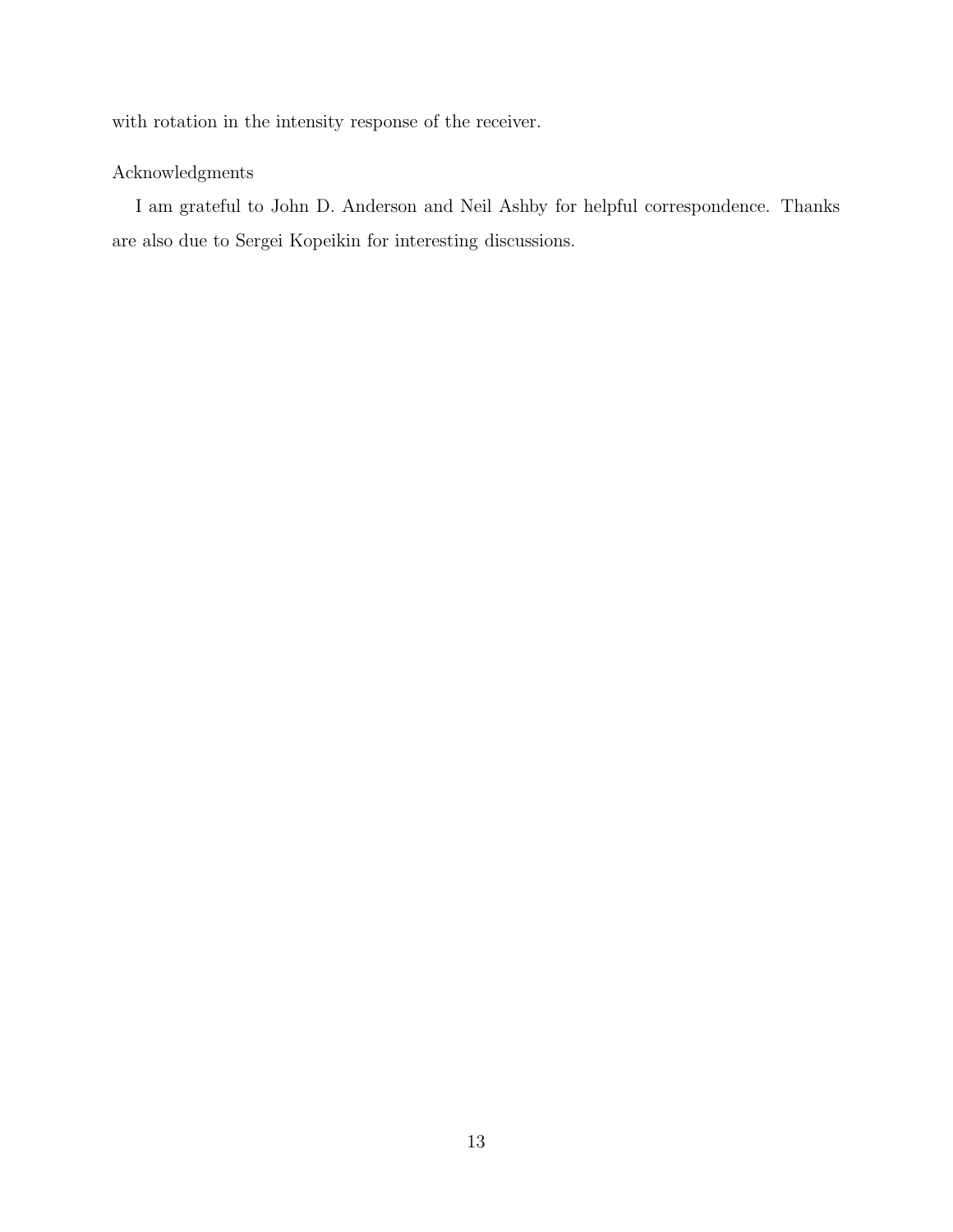# References

- [1] A. Einstein, Ann. Phys. (Leipzig) 17 (1905) 891.
- [2] B. Mashhoon, Phys. Lett. A 122 (1987) 67.
- [3] B. Mashhoon, Phys. Lett. A 139 (1989) 103.
- [4] B. Mashhoon, Gen. Rel. Grav. 31 (1999) 681.
- [5] B. Mashhoon, Class. Quantum Grav. 17 (2000) 2399.
- [6] J.D. Anderson et al., Phys. Rev. Lett. 81 (1998) 2858.
- [7] J.D. Anderson et al., Phys. Rev. D 65 (2002) 082004.
- [8] N. Ashby, in: N. Dadhich and J. Narlikar (eds.), Gravitation and Relativity: At the Turn of the Millennium, Proceedings of GR-15 (Inter-University Center for Astronomy and Astrophysics, Pune, India, 1997), pp. 231-258.
- [9] N. Ashby, Physics Today 55 (May, 2002) 41.
- [10] P.J. Allen, Am. J. Phys. 34 (1966) 1185.
- [11] R.A. Beth, Phys. Rev. 48 (1935) 471.
- [12] R.A. Beth, Phys. Rev. 50 (1936) 115.
- [13] B. Mashhoon, R. Neutze, M. Hannam and G.E. Stedman, Phys. Lett. A 249 (1998) 161.
- [14] R.G. Newburgh and G.V. Borgiotti, Appl. Opt. 14 (1975) 2727.
- [15] R. Crane, Appl. Opt. 8 (1969) 538.
- [16] G.E. Sommargren, J. Opt. Soc. Am. 65 (1975) 960.
- [17] R.N. Shagam and J.C. Wyant, Appl. Opt. 17 (1978) 3034.
- [18] H.Z. Hu, Appl. Opt. 22 (1983) 2052.
- [19] M.P. Kothiyal and C. Delisle, Opt. Lett. 9 (1984) 319.
- [20] J.P. Huignard and J. P. Herriau, Appl. Opt. 24 (1985) 4285.
- [21] B.A. Garetz and S. Arnold, Opt. Commun. 31 (1979) 1.
- [22] B.A. Garetz, J. Opt. Soc. Am. 71 (1981) 609.